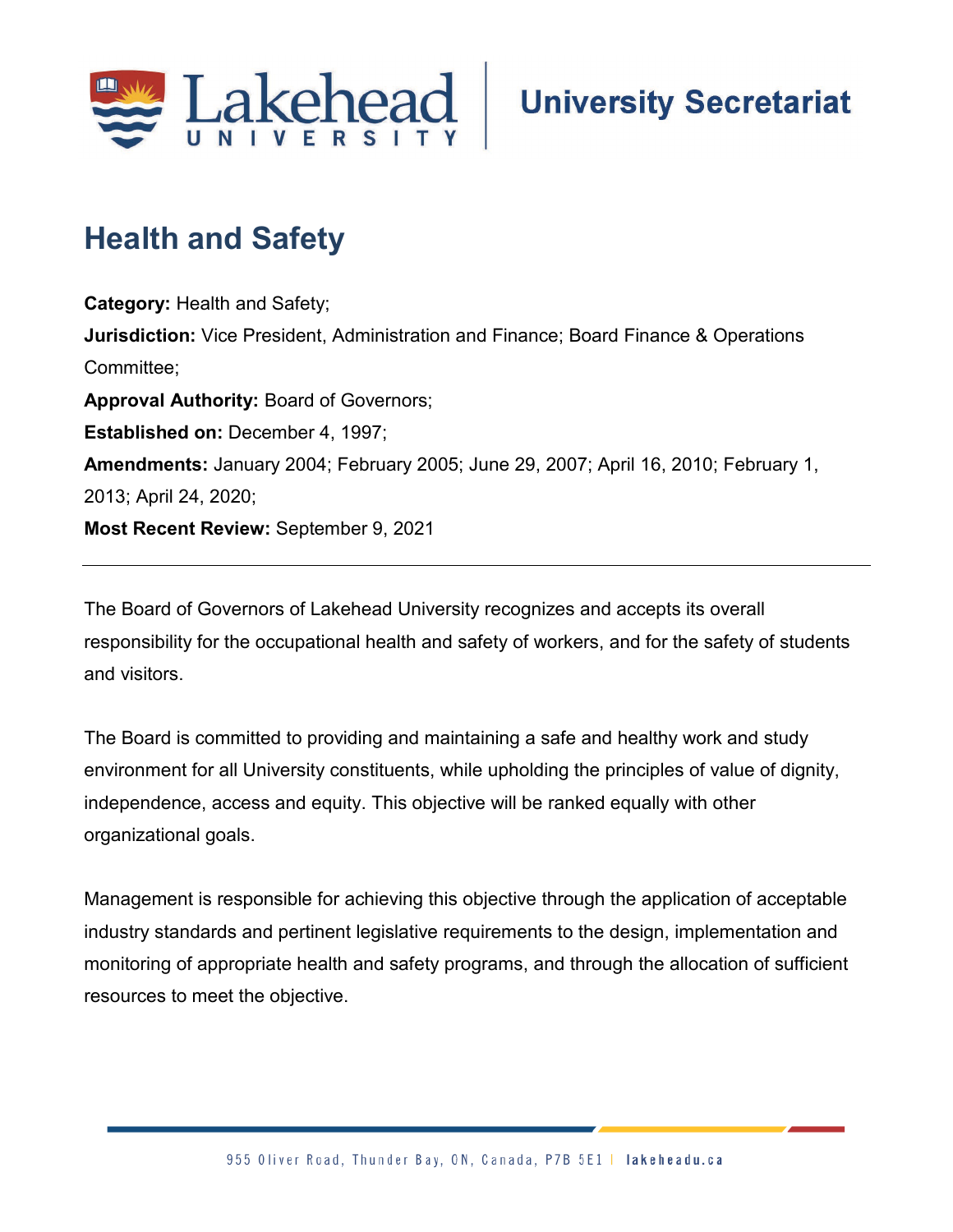The University and its employees are jointly responsible for compliance with and enforcement of the legislation, standards, and programs. The University and its employees will take all appropriate measures to prevent accidents, occupational illnesses and injuries.

Deans, directors, chairs, research supervisors, managers and supervisors are directly responsible for the safety of employees, students and visitors who work and study within their areas of jurisdiction, and for compliance with the legislation, standards and programs.

All employees are responsible for complying with the legislation, standards and programs, and with the instructions of their supervisors.

All employees are responsible for working safely, and for reporting all unsafe and unhealthy conditions to their immediate supervisors, in the interest of their own health and safety and that of other employees, students and visitors. All employees will be held individually accountable for fulfilling their responsibilities.

Accountability with respect to health and safety will be evaluated by measuring job performance against established health and safety standards.

Appropriate action will be taken against any employee who fails to meet his or her obligations concerning health and safety.

Students, though not covered by the Occupational Health & Safety Act or its regulations, are required to adhere to all University policies and procedures relating to health and safety.

Students who fail to meet their responsibilities with respect to health and safety may face sanctions under the Code of Student Behaviour and Disciplinary Procedures.

In addition, all individuals who are not employees of the University, but who perform duties for the University, with or without remuneration, **are required to adhere** to all applicable